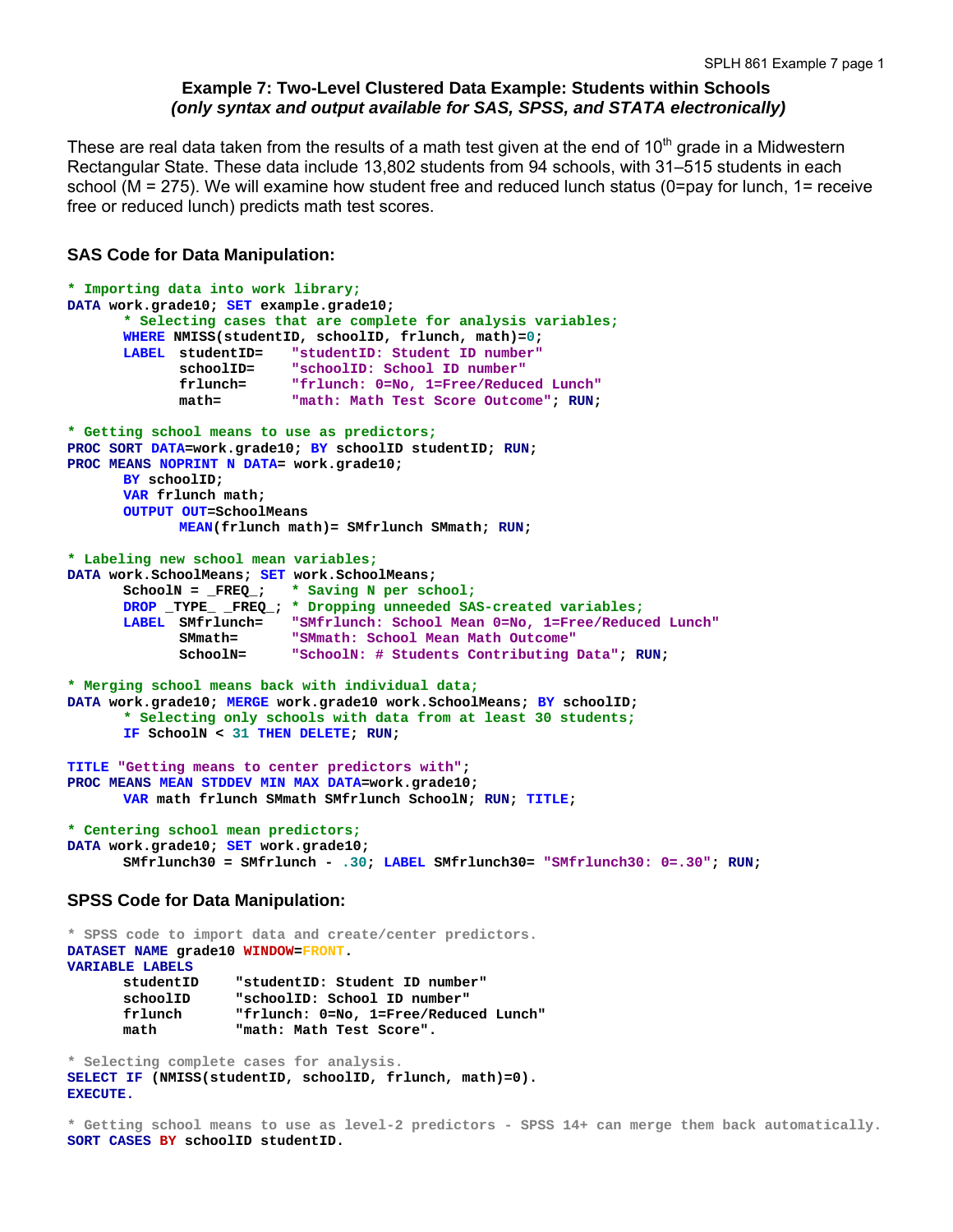**AGGREGATE /OUTFILE=\* MODE=ADDVARIABLES /PRESORTED /BREAK = schoolID /SMfrlunch = MEAN(frlunch) /SMmath = MEAN(math) /SchoolN = N. \* Labeling new school mean variables. VARIABLE LABELS SMfrlunch "SMfrlunch: School Mean 0=No, 1=Free/Reduced Lunch" SMmath "SMmath: School Mean Math Outcome" SchoolN "SchoolN: # Students Contributing Data". \* Selecting schools with data from at least 30 students. SELECT IF (SchoolN GT 30). \* Descriptive statistics. DESCRIPTIVES VARIABLES=math frlunch SMmath SMfrlunch SchoolN /STATISTICS=MEAN STDDEV MIN MAX. \* Centering school mean predictor. COMPUTE SMfrlunch30 = SMfrlunch - .30.** 

## **STATA Code for Data Manipulation:**

**EXECUTE.** 

**VARIABLE LABELS SMfrlunch30 "SMfrlunch30: 0=.30".**

```
* label existing variables 
label variable studentID "studentID: Student ID number"
label variable schoolID "schoolID: School ID number" 
label variable frlunch "frlunch: Student Free/Reduced Lunch 0=No 1=Yes"
label variable math "math: Student Free/Reduced Lunch 0=No 1=Yes"
* get school means of variables and label them 
egen SMfrlunch = mean(frlunch), by (schoolID) 
egen SMmath = mean(math), by (schoolID) 
label variable SMfrlunch "SMfrlunch: School Mean 0=No, 1=Free/Reduced Lunch"
label variable SMmath "SMmath: School Mean Math Outcome"
* get number of students per school 
egen SchoolN = count(studentID), by (schoolID) 
label variable SchoolN= "SchoolN: # Students Contributing Data" 
* then drop schools with <= 30 students 
drop if SchoolN < 31 
* get means to center with 
summarize math frlunch SMmath SMfrlunch SchoolN 
* centering school mean predictor 
gen SMfrlunch30 = SMfrlunch - .30 
label variable SMfrlunch30 "SMfrlunch30: Percentage Students with Free Lunch (0=30%)" 
   Variable | Obs Mean Std. Dev. Min Max
-------------+-------------------------------------------------------- 
       math | 13082 48.11856 17.25905 0 83<br>1 13082 .3075218 .461485 0 1
 frlunch | 13082 .3075218 .461485 0 1 
 SMmath | 13082 48.11856 6.81813 29.45098 61.61364 
 SMfrlunch | 13082 .3075218 .2220852 0 .8032787 
 SchoolN | 13082 274.9502 155.3319 31 515
```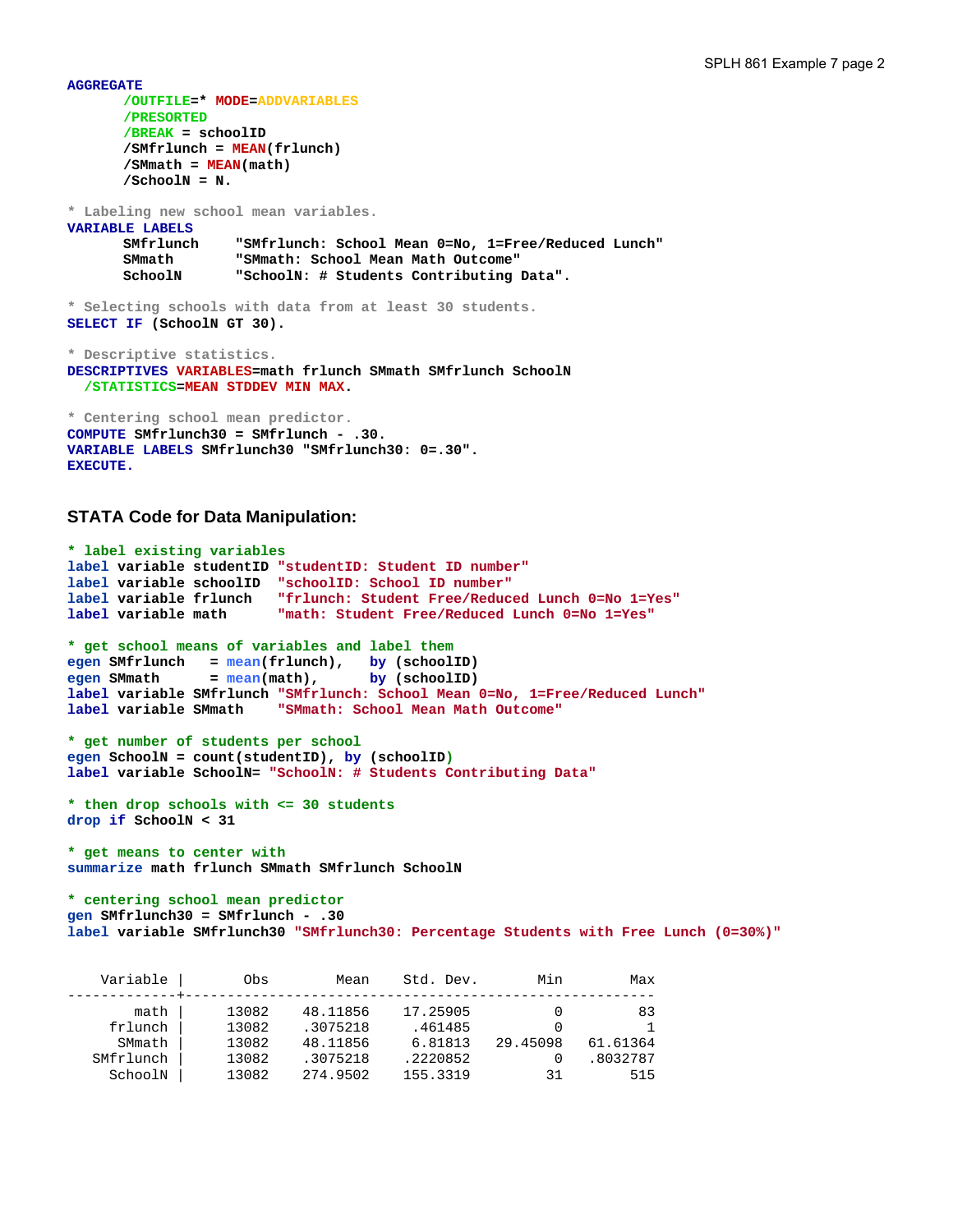# **Model 1: Two-Level Empty Means, Random Intercept for Math Outcome**

| TITLE1 "SAS Model 1: 2-Level Empty Means, Random Intercept for Math";<br>PROC MIXED DATA=work.grade10 NOCLPRINT COVTEST NAMELEN=100 IC METHOD=ML;<br>CLASS schoolID studentID;                                                   |                                    | Level 1: Math <sub>ii</sub> = $\beta_{0i}$ + $e_{ii}$ |
|----------------------------------------------------------------------------------------------------------------------------------------------------------------------------------------------------------------------------------|------------------------------------|-------------------------------------------------------|
| MODEL math = / SOLUTION DDFM=Satterthwaite;                                                                                                                                                                                      |                                    | Level 2: $\beta_{0i} = \gamma_{00} + U_{0i}$          |
| RANDOM INTERCEPT / TYPE=UN SUBJECT=schoolID; RUN;                                                                                                                                                                                |                                    |                                                       |
| ECHO "SPSS Model 1: 2-Level Empty Means, Random Intercept for Math".<br>MIXED math BY schoolID studentID<br>$/METHOD = ML$<br>/PRINT = SOLUTION TESTCOV<br>$/FIXED =$<br>$/$ RANDOM = INTERCEPT   SUBJECT(schoolID) COVTYPE(UN). |                                    |                                                       |
| * STATA Model 1a: 2-Level Empty Means, Random Intercept for Math<br>mixed math , $  $ schoolID: , ///<br>variance ml covariance(un) residuals(independent),<br>estat ic, $n(94)$ ,<br>estat icc // intraclass correlation        |                                    |                                                       |
| <b>STATA output:</b>                                                                                                                                                                                                             |                                    |                                                       |
| Mixed-effects ML regression                                                                                                                                                                                                      | Number of $obs$ = 13082            |                                                       |
| Group variable: schoolID                                                                                                                                                                                                         | Number of groups $=$ 94            |                                                       |
|                                                                                                                                                                                                                                  | Obs per group: $min = 31$          |                                                       |
|                                                                                                                                                                                                                                  | $avg = 139.2$                      |                                                       |
|                                                                                                                                                                                                                                  | $max = 515$                        |                                                       |
|                                                                                                                                                                                                                                  | Wald $\text{chi2}(0)$ = $\qquad$ . |                                                       |
| $Log$ likelihood = $-54895.45$                                                                                                                                                                                                   | $Prob > chi2$ =                    |                                                       |
| math   Coef. Std. Err.   z   P> z    [95% Conf. Interval]                                                                                                                                                                        |                                    |                                                       |
| cons   47.75613 .7191927 66.40 0.000 46.34654 49.16572                                                                                                                                                                           |                                    |                                                       |
| Random-effects Parameters   Estimate Std. Err. [95% Conf. Interval] Calculate the ICC for the                                                                                                                                    |                                    | correlation of students in                            |

 $\text{ICC} = \frac{1.444 \times 10^{-4} \text{ J}}{44.94 + 253.18} = .15$ 44.94 **the same school for math:** 

This LR test tells us that the random intercept variance is significantly greater than 0, and thus so is the ICC.

 . | 94 . -54895.45 3 109796.9 109804.5 ----------------------------------------------------------------------------- Note: N=94 used in calculating BIC

. estat icc Intraclass correlation

schoolID: Identity |

. estat ic, n(94)

|  | Level   ICC Std. Err.   195% Conf. Intervall  |  |
|--|-----------------------------------------------|--|
|  | 1945534. 1153743. 0201266. 16507365. SchoolID |  |

 Model | Obs ll(null) ll(model) df AIC BIC -------------+---------------------------------------------------------------

**Design effect** using mean #students per school: =  $1 + ((n - 1) * ICC)$  →  $1 + [(275-1) * .15]$  = 42.1 **Effective sample size:**  $N_{\text{effective}} = (\# \text{Total Obs}) / \text{Design Effect} \rightarrow 13,082 / 42.1 = 311!!!$ 

var(\_cons) | 44.93635 7.039956 33.05554 61.08735

var(Residual) | 253.1756 3.141541 247.0926 259.4084

-----------------------------------------------------------------------------

-----------------------------+------------------------------------------------

------------------------------------------------------------------------------ LR test vs. linear regression: chibar2(01) =  $1857.08$  Prob >= chibar2 = 0.0000

**95% random effect confidence interval for the intercept across schools: Fixed effect ± 1.96\*SQRT(variance)**   $48 \pm 1.96^*$ SQRT(45) = 35 to 61  $\rightarrow$  95% of schools are predicted to have school mean math from 35 to 61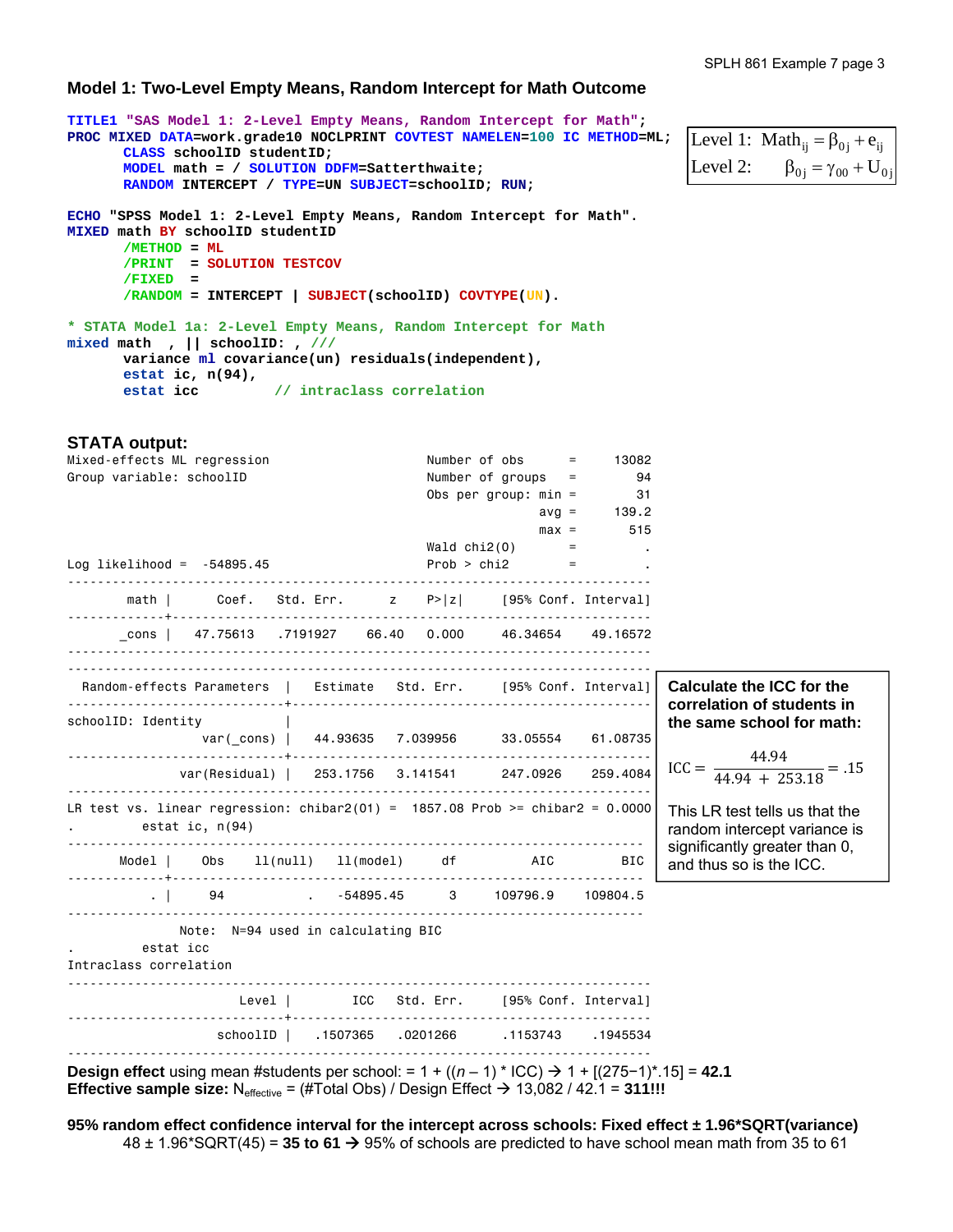# **Model 2: Adding a Fixed Effect of Student Free/Reduced Lunch (Level 1)**

Level 1: Math<sub>ij</sub> =  $\beta_{0j}$  +  $\beta_{1j}$  (FRlunch<sub>ij</sub>) +  $e_{ij}$ Level 2: Intercept:  $\beta_{0j} = \gamma_{00} + U_{0j}$ Free/Reduced Lunch:  $\beta_{1j} = \gamma_{10}$ 

**TITLE1 "SAS Model 2: Adding Fixed Effect of Student Free/Reduced Lunch"; PROC MIXED DATA=work.grade10 NOCLPRINT COVTEST NAMELEN=100 IC METHOD=ML; CLASS schoolID studentID; MODEL math = frlunch / SOLUTION DDFM=Satterthwaite; RANDOM INTERCEPT / TYPE=UN SUBJECT=schoolID; RUN; ECHO "SPSS 2: Adding Fixed Effect of Student Free/Reduced Lunch". MIXED math BY schoolID studentID WITH frlunch** 

```
/METHOD = ML
 /PRINT = SOLUTION TESTCOV
 /FIXED = frlunch 
       /RANDOM = INTERCEPT | SUBJECT(schoolID) COVTYPE(UN).
```
**\* STATA Model 2: Adding Fixed Effect of Student Free/Reduced Lunch mixed math c.frlunch, || schoolID: , /// variance ml covariance(un) residuals(independent), estat ic, n(94)** 

# **STATA output:**

| $Log$ likelihood = $-54508.069$                                                                             | Wald chi2(1) = $808.17$<br>$Prob > chi2$ = 0.0000 |  |
|-------------------------------------------------------------------------------------------------------------|---------------------------------------------------|--|
| math   Coef. Std. Err. $z \quad P >  z $ [95% Conf. Interval]                                               |                                                   |  |
| frlunch   -9.43162 .3317684 -28.43 0.000 -10.08187 -8.781366                                                |                                                   |  |
| Random-effects Parameters   Estimate Std. Err. [95% Conf. Interval]                                         |                                                   |  |
| schoolID: Identity<br>var(_cons)   26.89008 4.439001 19.45701 37.16277 $\rightarrow$ int var down by 40.16% |                                                   |  |
| var(Residual)   239.3289 2.969964 233.5781 245.2213 $\rightarrow$ res var down by 5.47%                     |                                                   |  |
| LR test vs. linear regression: chibar2(01) = $891.06$ Prob >= chibar2 = 0.0000<br>estat ic, n(94)           |                                                   |  |
| Model   Obs 11(null) 11(model) df AIC BIC                                                                   |                                                   |  |
| 09034.3 109034.3 109024.1 109034.3                                                                          |                                                   |  |
| Note: N=94 used in calculating BIC                                                                          |                                                   |  |

**What does the effect of student free/reduced lunch represent in this model?**  *Children who get free/reduced lunch score 9.43 points lower than children who don't.* 

## **What are we assuming about the effect of student free/reduced lunch?**  *We are assuming no contextual effect (that the between-school and within-school effects of FRlunch are equal).*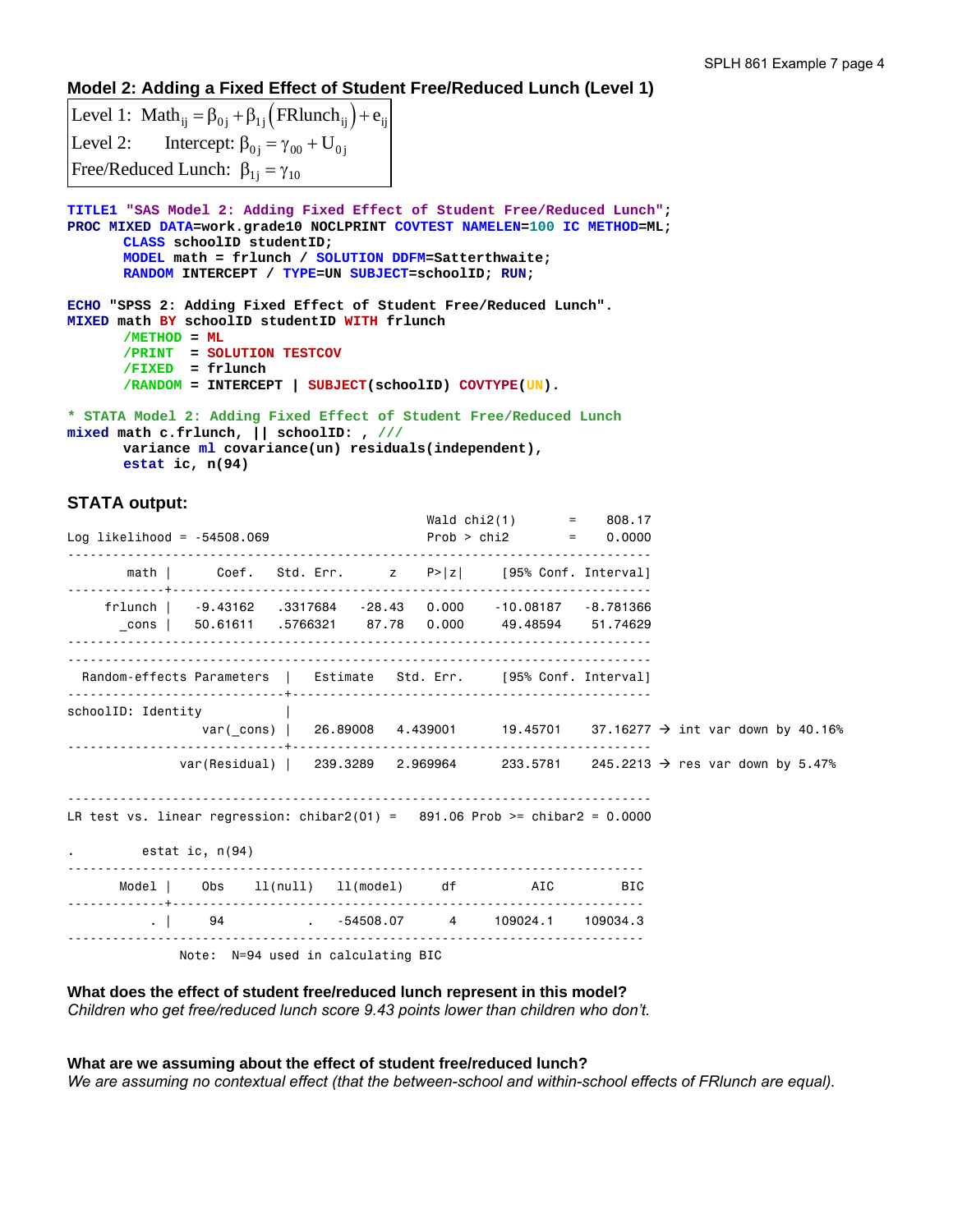## **Model 3: Adding a Fixed Effect of School Proportion Free/Reduced Lunch (Level 2)**

```
Level 1: Math<sub>ij</sub> = \beta_{0j} + \beta_{1j} (FRlunch<sub>ij</sub>) + e_{ij}Level 2: Intercept: \beta_{0j} = \gamma_{00} + \gamma_{01} (SchoolFRLunch j - .30) + U<sub>0j</sub>
Free/Reduced Lunch: \beta_{1j} = \gamma_{10}TITLE1 "SAS Model 3: Adding Fixed Effect of School Proportion Free/Reduced Lunch"; 
PROC MIXED DATA=work.grade10 NOCLPRINT COVTEST NAMELEN=100 IC METHOD=ML; 
       CLASS schoolID studentID; 
       MODEL math = frlunch SMfrlunch30 / SOLUTION DDFM=Satterthwaite OUTPM=work.LunchSave; 
       RANDOM INTERCEPT / TYPE=UN SUBJECT=schoolID; 
        ESTIMATE "FR Lunch Between-School Effect" frlunch 1 SMfrlunch30 1; 
RUN; 
PROC CORR NOSIMPLE DATA=work.LunchSave; VAR math pred; RUN; 
ECHO "SPSS Model 3: Adding Fixed Effect of School Proportion Free/Reduced Lunch". 
MIXED math BY schoolID studentID WITH frlunch SMfrlunch30 
       /METHOD = ML
        /PRINT = SOLUTION TESTCOV
        /FIXED = frlunch SMfrlunch30 
        /RANDOM = INTERCEPT | SUBJECT(schoolID) COVTYPE(UN) 
        /SAVE = FIXPRED(lunchpred) 
        /TEST = "FR Lunch Between-School Effect" frlunch 1 SMfrlunch30 1. 
CORRELATIONS /VARIABLES = math lunchpred. 
* STATA Model 3: Adding Fixed Effect of School Proportion Free/Reduced Lunch 
mixed math c.frlunch c. SMfrlunch30, || schoolID: , /// 
       variance ml covariance(un) residuals(independent), 
      estat ic, n(94), 
       predict lunchpred, xb, // save fixed-effect predicted outcomes
       estimates store FixFRLunch, // save LL for LRT
 lincom 1*frlunch + 1*SMfrlunch30 // FR lunch between-school effect 
                                          // calculate total R2
STATA output: 
                                             Wald chi2(2) = 926.41
Log likelihood = -54482.416 Prob > chi2 = 0.0000 
------------------------------------------------------------------------------ 
       math | Coef. Std. Err. z P>|z| [95% Conf. Interval]
-------------+---------------------------------------------------------------- 
     frlunch | -9.172883 .3344153 -27.43 0.000 -9.828325 -8.517441 
SMfrlunch30 | -16.85017 2.000813 -8.42 0.000
       _cons | 50.60542 .4341687 116.56 0.000 49.75447 51.45638 
------------------------------------------------------------------------------ 
------------------------------------------------------------------------------ 
 Random-effects Parameters | Estimate Std. Err. [95% Conf. Interval]
-----------------------------+------------------------------------------------ 
schoolID: Identity | 
               var(_cons) | 13.48454 2.542895 9.317898 19.51437 \rightarrow int var down by 49.85%
-----------------------------+------------------------------------------------ 
             var(Residual) | 239.3978 2.971595 233.6439 245.2935 \rightarrow res var up by 0.03%
------------------------------------------------------------------------------ 
LR test vs. linear regression: \text{chibar2}(01) = 354.12 Prob >= \text{chibar2} = 0.0000. estat ic, n(94), 
----------------------------------------------------------------------------- 
       Model | Obs ll(null) ll(model) df AIC BIC 
-------------+--------------------------------------------------------------- 
          . | 94 . -54482.42 5 108974.8 108987.5 
----------------------------------------------------------------------------- 
              Note: N=94 used in calculating BIC
```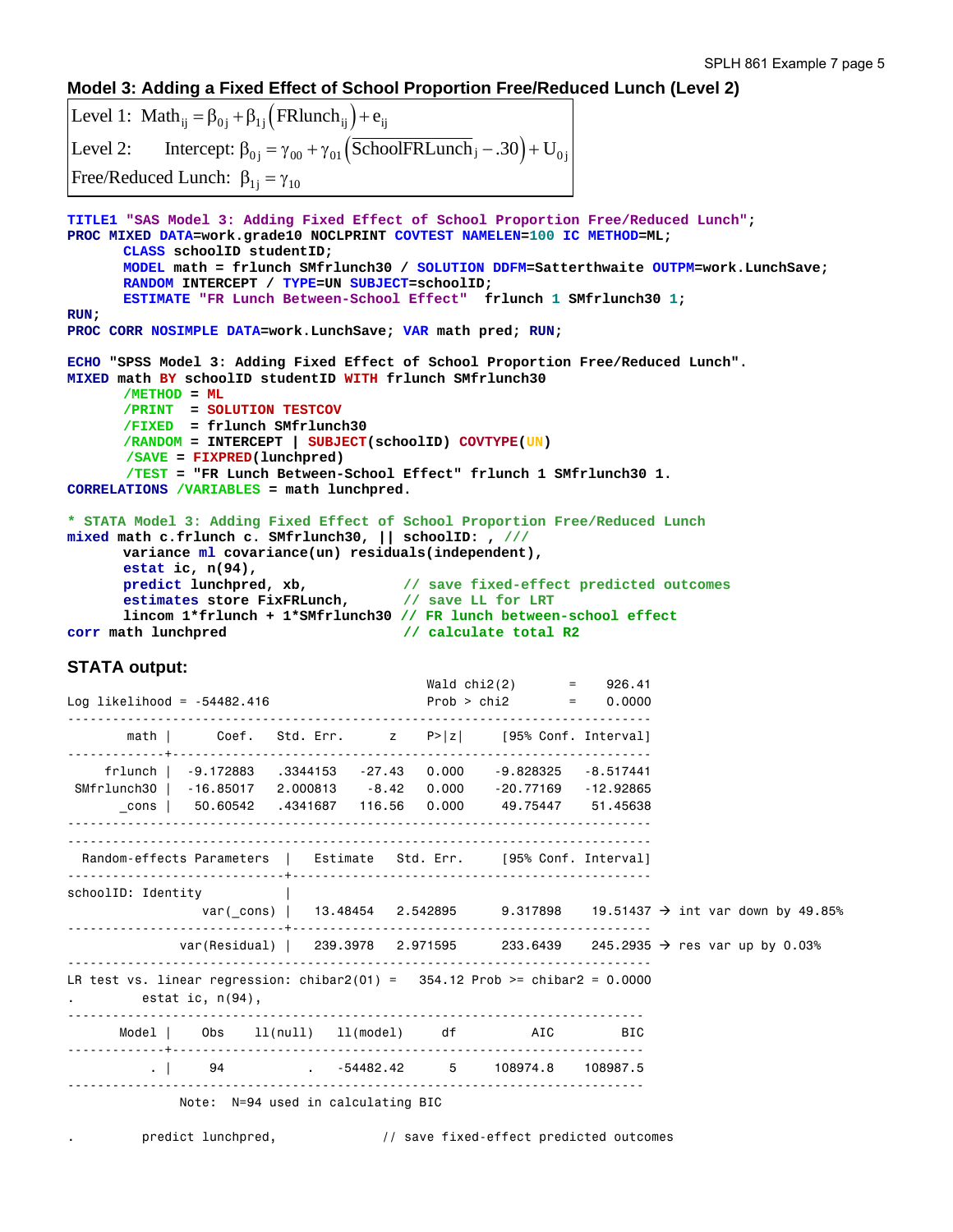| estimates store FixFRLunch,            |                  |                       | save LL for LRT |                                  |           |                                                                                                     |
|----------------------------------------|------------------|-----------------------|-----------------|----------------------------------|-----------|-----------------------------------------------------------------------------------------------------|
| $\bullet$                              |                  |                       |                 |                                  |           | $lineom 1*c.frlunch + 1*c.SMfrlunch30$ // FR lunch between-school effect                            |
| math I                                 | Coef.            |                       |                 |                                  |           | Std. Err. z P> z  [95% Conf. Interval]                                                              |
| (1)                                    | -26.02305        | 1.972668 -13.19 0.000 |                 |                                  | -29.88941 | - 22.1567                                                                                           |
| . corr math lunchpred<br>$(obs=13082)$ |                  |                       |                 |                                  |           | calculate total R2                                                                                  |
|                                        | math lunchp~d    |                       |                 |                                  |           | Total reduction from <b>both</b> lunch effects:<br>Intercept variance $\rightarrow$ 69.99% (of 15%) |
| math I<br>lunchpred                    | 1,0000<br>0.4038 | 1.0000                |                 | R = .4038, so total $R^2$ ~ .163 |           | Residual variance $\rightarrow$ 5.44% (of 85%)                                                      |

# **What does the effect of school proportion free/reduced lunch represent in this model?**

*This is the contextual effect for FRlunch: holding child lunch status constant, for every 10% more children in your school who get free/reduced lunch, school mean math is lower by 1.69 points. Before controlling for individual lunch status, the reduction is 2.60 points per 10% (between-school effect, given in separate estimate).* 

# **What does the effect of student free/reduced lunch NOW represent in this model?**

*This is the pure within-school effect: holding school lunch status constant, children who receive free/reduced lunch score 9.17 points lower than children who don't.* 

# **Model 4: Adding a Random Effect of Student Free/Reduced Lunch (over Schools)**

| Level 1: Math <sub>ii</sub> = $\beta_{0i}$ + $\beta_{1i}$ (FRlunch <sub>ii</sub> ) + $e_{ii}$                                                                                                                                                                                                                                                                                       |
|-------------------------------------------------------------------------------------------------------------------------------------------------------------------------------------------------------------------------------------------------------------------------------------------------------------------------------------------------------------------------------------|
| Level 2: Intercept: $\beta_{0j} = \gamma_{00} + \gamma_{01} (\overline{\text{SchoolFRLunch}}_j - .30) + U_{0j}$                                                                                                                                                                                                                                                                     |
| Free/Reduced Lunch: $\beta_{1i} = \gamma_{10} + U_{1i}$                                                                                                                                                                                                                                                                                                                             |
| TITLE1 "SAS Model 4: Adding Random Effect of Student Free/Reduced Lunch";<br>PROC MIXED DATA=work.grade10 NOCLPRINT COVTEST NAMELEN=100 IC METHOD=ML;<br>CLASS schoolID studentID:<br>MODEL math = frlunch SMfrlunch30 / SOLUTION DDFM=Satterthwaite;<br>RANDOM INTERCEPT frlunch / G TYPE=UN SUBJECT=schoolID; RUN;                                                                |
| ECHO "SPSS Model 4: Adding Random Effect of Student Free/Reduced Lunch".<br>MIXED math BY schoolID studentID WITH frlunch SMfrlunch30<br>$/METHOD = ML$<br>/PRINT = SOLUTION TESTCOV G<br>$/FIXED$ = frlunch SMfrlunch30<br>$/$ RANDOM = INTERCEPT frlunch   SUBJECT(schoolID) COVTYPE(UN).                                                                                         |
| * STATA Model 4: Adding Random Effect of Student Free/Reduced Lunch<br>mixed math c.frlunch c. SMfrlunch30, $  $ schoolID: frlunch, ///<br>variance ml covariance(un) residuals(independent),<br>estat recovariance, relevel(schoolID),<br>estat ic, $n(94)$ ,<br>estimates store RandFRLunch // save LL for LRT<br>lrtest RandFRLunch FixFRLunch // LRT against fixed effect model |

## **STATA output:**

| Log likelihood = $-54438.694$                |  | Wald chi2(2)<br>Prob > chi2 |                                                              | $= 400.83$<br>$= 0.0000$ |
|----------------------------------------------|--|-----------------------------|--------------------------------------------------------------|--------------------------|
|                                              |  |                             | math $ $ Coef. Std. Err. $ z $ P> $ z $ [95% Conf. Interval] |                          |
| $f$ rlunch   $-8.45$ .5611734 $-15.06$ 0.000 |  |                             |                                                              | $-9.54988 - 7.350121$    |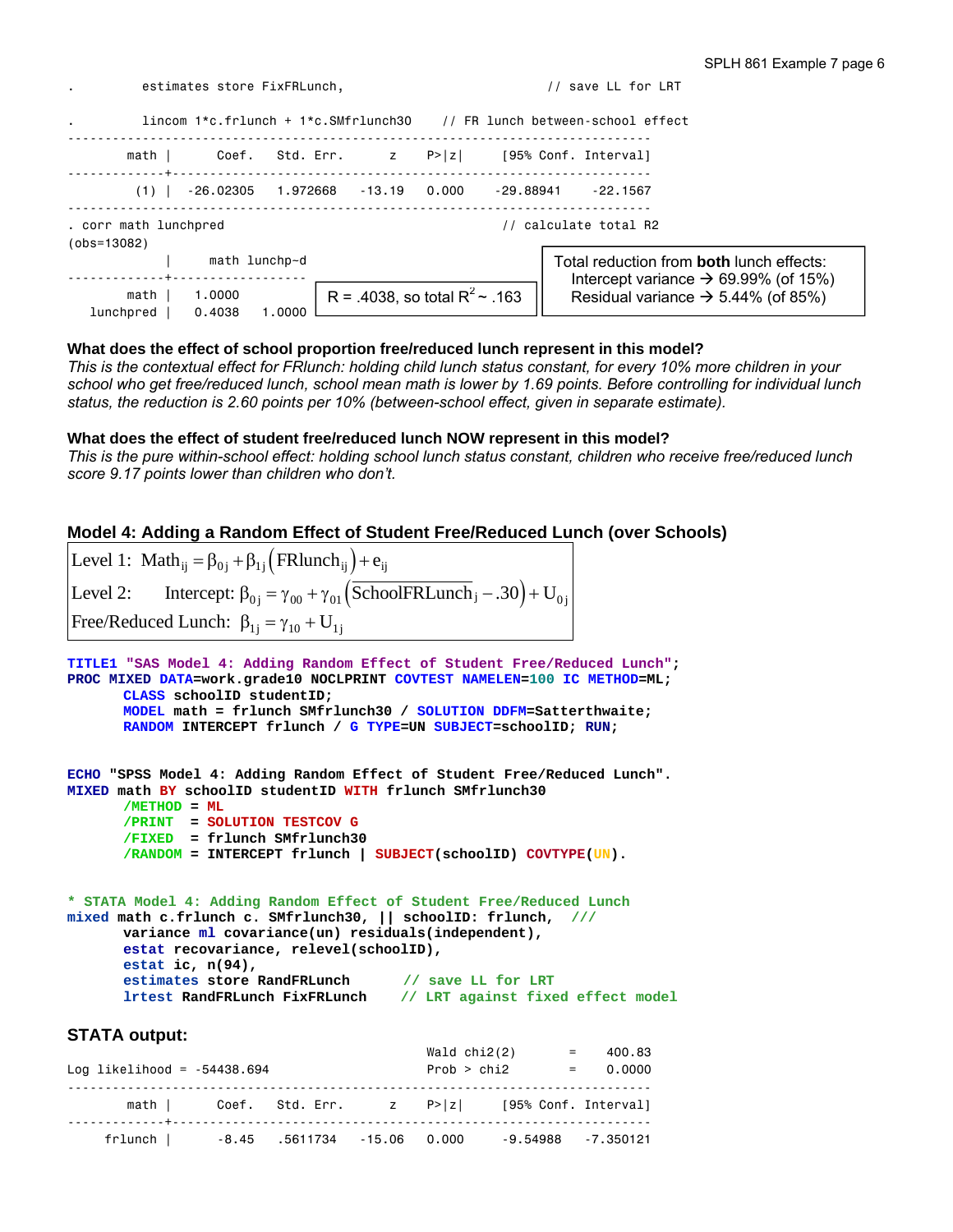SMfrlunch30 | -17.0879 1.917936 -8.91 0.000 -20.84698 -13.32881 \_cons | 50.25931 .5145964 97.67 0.000 49.25072 51.2679 ------------------------------------------------------------------------------ ------------------------------------------------------------------------------ Random-effects Parameters | Estimate Std. Err. [95% Conf. Interval] -----------------------------+----------------------------------------------- schoolID: Unstructured | var(frlunch) | 12.68699 3.311004 7.607035 21.15934 random slope var for frlunch var(\_cons) | 19.93184 3.745681 13.79068 28.80772 random intercept var cov(frlunch,\_cons) | -11.89358 3.164502 -18.09589 -5.691274 int-lunch covariance -----------------------------+----------------------------------------------- var(Residual) | 236.8373 2.946808 231.1316 242.684 ------------------------------------------------------------------------------ LR test vs. linear regression: chi $2(3) = 441.57$  Prob > chi $2 = 0.0000$ Note: LR test is conservative and provided only for reference. . estat ic, n(94), ----------------------------------------------------------------------------- Model | Obs ll(null) ll(model) df AIC BIC -------------+--------------------------------------------------------------- . | 94 . -54438.69 7 108891.4 108909.2 ----------------------------------------------------------------------------- Note: N=94 used in calculating BIC estimates store RandFRLunch // save LL for LRT . lrtest RandFRLunch FixFRLunch // LRT against fixed effect model Likelihood-ratio test LR chi2(2) = 87.45 (Assumption: FixFRLunch nested in RandFRLunch) Prob > chi2 = 0.0000 Note: The reported degrees of freedom assumes the null hypothesis is not on the boundary of the parameter space. If this is not true, then the reported test is conservative. **Is model 4 better than model 3?** *Yes −2∆LL(2) = 87, p < .0001*

#### **So what does this mean about the effect of student free/reduced lunch?**

*The difference in math between kids who get free/reduced lunch and kids who don't varies significantly over schools.* 

**95% random effects CI for the random FRlunch slope:**  *-8.45 ± 1.96\*SQRT(12.69) = −15.43 to −1.47 On average, the gap related to lunch status is 8.45 points, but across 95% of the schools, that gap is predicted to be anywhere from 1.47 to 15.43 points.*

### **Model 5: Adding a Cross-Level Interaction of Student by School Free/Reduced Lunch**

Level 1: Math<sub>ij</sub> =  $\beta_{0j}$  +  $\beta_{1j}$  (FRlunch<sub>ij</sub>) +  $e_{ij}$ Level 2: Intercept:  $\beta_{0j} = \gamma_{00} + \gamma_{01}$  (SchoolFRLunch  $j - .30$ ) + U<sub>0j</sub> Free/Reduced Lunch:  $\beta_{1j} = \gamma_{10} + \gamma_{11}$  (SchoolFRLunch  $j - .30$ ) + U<sub>1j</sub>

**TITLE1 "SAS Model 5: Adding Cross-Level Interaction of Student by School Free/Reduced Lunch"; PROC MIXED DATA=work.grade10 NOCLPRINT COVTEST NAMELEN=100 IC METHOD=ML; CLASS schoolID studentID; MODEL math = frlunch SMfrlunch30 frlunch\*SMfrlunch30 / SOLUTION DDFM=Satterthwaite; RANDOM INTERCEPT frlunch / TYPE=UN SUBJECT=schoolID; RUN; ECHO "SPSS Model 5: Adding Cross-Level Interaction of Student by School Free/Reduced Lunch".** 

```
MIXED math BY schoolID studentID WITH frlunch SMfrlunch30 
      /METHOD = ML
        /PRINT = SOLUTION TESTCOV
        /FIXED = frlunch SMfrlunch30 frlunch*SMfrlunch30 
        /RANDOM = INTERCEPT frlunch | SUBJECT(schoolID) COVTYPE(UN).
```
**\* STATA Model 5: Adding Cross-Level Interaction of Student by School Free/Reduced Lunch mixed math c.frlunch c.smfrlunch30 c.frlunch#c.smfrlunch30, /// || schoolID: frlunch, variance ml covariance(un) residuals(independent),** 

**estat ic, n(94)**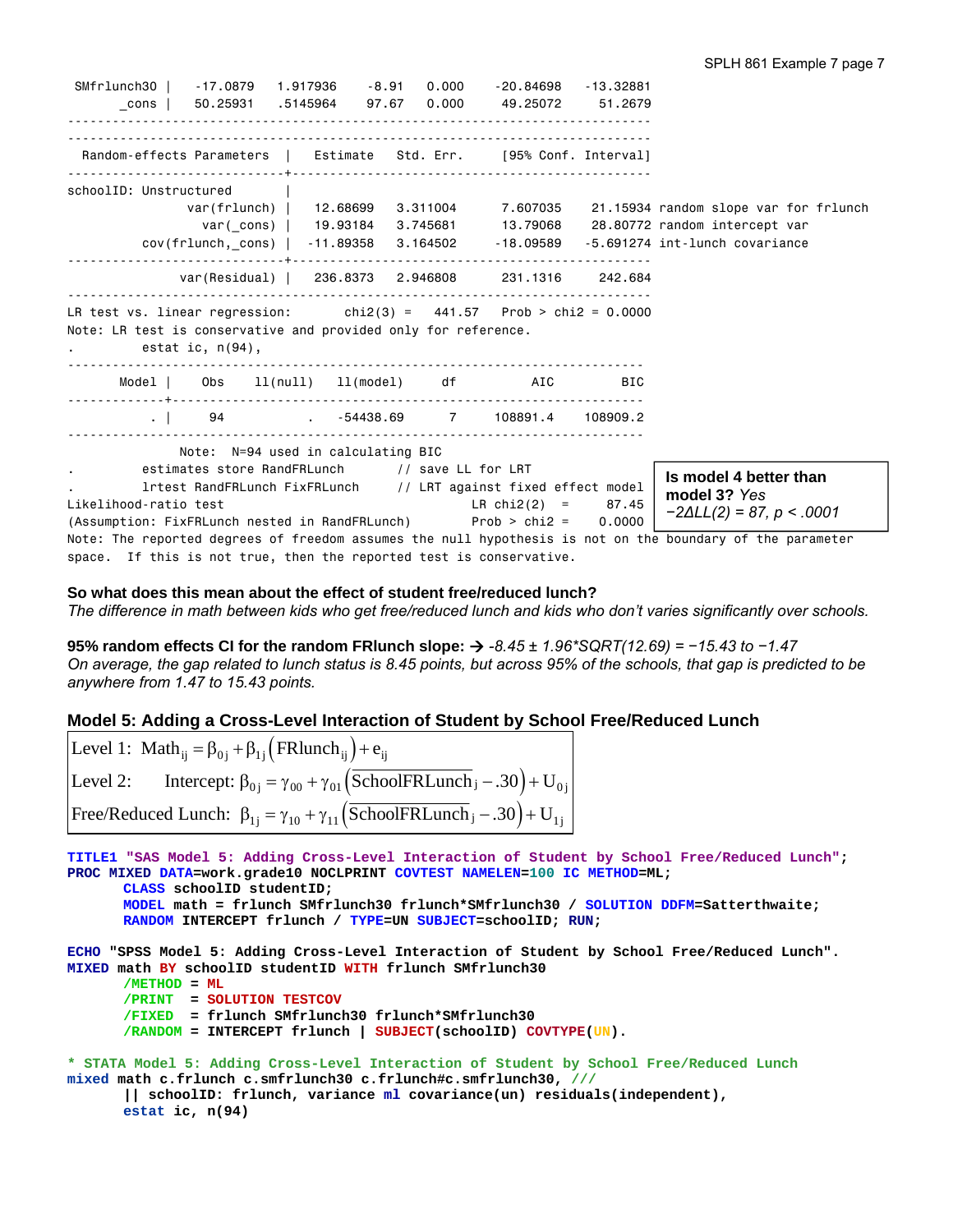# **STATA output:**

|                                                                                                                                                                         |                                                              |                                      |  | Wald chi2(3) = $413.76$     |                                                                                                                                                                                  |
|-------------------------------------------------------------------------------------------------------------------------------------------------------------------------|--------------------------------------------------------------|--------------------------------------|--|-----------------------------|----------------------------------------------------------------------------------------------------------------------------------------------------------------------------------|
| Log likelihood = $-54437.502$                                                                                                                                           |                                                              |                                      |  | Prob > chi2 $= 0.0000$      |                                                                                                                                                                                  |
|                                                                                                                                                                         | math   Coef. Std. Err. z P> z  [95% Conf. Interval]          |                                      |  |                             |                                                                                                                                                                                  |
| SMfrlunch30   -19.45931 2.473474 -7.87                                                                                                                                  | frlunch   -8.688252 .5673922 -15.31 0.000 -9.80032 -7.576183 |                                      |  | 0.000 - 24.30723 - 14.61139 |                                                                                                                                                                                  |
| c.frlunch#c.SMfrlunch30   4.140733 2.633721 1.57                                                                                                                        |                                                              |                                      |  | 0.116 -1.021265 9.302731    |                                                                                                                                                                                  |
| Random-effects Parameters   Estimate Std. Err. [95% Conf. Interval]                                                                                                     |                                                              |                                      |  |                             |                                                                                                                                                                                  |
| schoolID: Unstructured<br>cov(frlunch,_cons)   -11.34396 3.087016 -17.3944 -5.293523                                                                                    |                                                              |                                      |  |                             | var(frlunch)   11.79733 3.165294 6.972708 19.96026 $\rightarrow$ slope var down by 7.01%<br>var(_cons)   19.82708 3.701312 13.75171 28.58648 $\rightarrow$ int var down by 0.53% |
|                                                                                                                                                                         |                                                              | ------------------------------------ |  |                             | var(Residual)   236.8234 2.946467 231.1183 242.6694 $\rightarrow$ res var down by .01%                                                                                           |
| LR test vs. linear regression: $\frac{1}{2}$ chi2(3) = 442.87 Prob > chi2 = 0.0000<br>Note: LR test is conservative and provided only for reference.<br>estat ic, n(94) |                                                              |                                      |  |                             |                                                                                                                                                                                  |
| Model   Obs 11(null) 11(model) df AIC BIC                                                                                                                               |                                                              |                                      |  |                             |                                                                                                                                                                                  |
| $\mathbf{1}$                                                                                                                                                            | 94 . $-54437.5$ 8 108891 108911.4                            |                                      |  |                             |                                                                                                                                                                                  |

### **What does the effect of student free/reduced lunch NOW represent in this model?**

*This is the difference between kids who get free/reduced lunch and those who don't in schools where 30% of the kids get free/reduced lunch: those kids who get free/reduced lunch are lower by 8.69.* 

### **What does the effect of school proportion free/reduced lunch NOW represent in this model?**

*This is the contextual (incremental between-school) effect for a kid who does not receive free/reduced lunch: for those kids, for every 10% more kids in their school that receive free/reduced lunch, their school mean math is lower by 1.94.* 

## **What does the cross-level interaction of student by school free/reduced lunch represent?**

*The effect of being a kid who receives free/reduced lunch is reduced nonsignificantly by 0.4 for every 10% more children in their school who get free/reduced lunch. But this effect is currently smushed—it assumes without testing that school FRlunch moderates the within-school and between-school effects of FRlunch to the same extent.* 

# **Model 6: Adding a Level-2 Interaction of Quadratic School Free/Reduced Lunch**

| Level 1: Math <sub>ij</sub> = $\beta_{0i}$ + $\beta_{1i}$ (FRlunch <sub>ii</sub> ) + $e_{ii}$                                                                           |
|-------------------------------------------------------------------------------------------------------------------------------------------------------------------------|
| Level 2: Intercept: $\beta_{0i} = \gamma_{00} + \gamma_{01} (\overline{\text{SchoolFRLunch}}_j -.30) + \gamma_{02} (\overline{\text{SchoolFRLunch}}_j -.30)^2 + U_{0i}$ |
| Free/Reduced Lunch: $\beta_{1i} = \gamma_{10} + \gamma_{11} (\overline{\text{SchoolFRLunch}}_i - .30) + U_{1i}$                                                         |

**TITLE1 "SAS Model 6: Adding Level-2 Interaction of Quadratic School Free/Reduced Lunch"; PROC MIXED DATA=work.grade10 NOCLPRINT COVTEST NAMELEN=100 IC METHOD=ML;** 

**CLASS schoolID studentID;** 

**MODEL math = frlunch SMfrlunch30 frlunch\*SMfrlunch30 SMfrlunch30\*SMfrlunch30 / SOLUTION DDFM=Satterthwaite OUTPM=work.TotalSave;** 

**RANDOM INTERCEPT frlunch / TYPE=UN SUBJECT=schoolID;** 

**ESTIMATE "FR Lunch Between-School Main Effect" frlunch 1 SMfrlunch30 1; ESTIMATE "FR Lunch Between-School Interaction" frlunch\*SMfrlunch30 1 SMfrlunch30\*SMfrlunch30 1; RUN; PROC CORR NOSIMPLE DATA=work.TotalSave; VAR math pred; RUN;**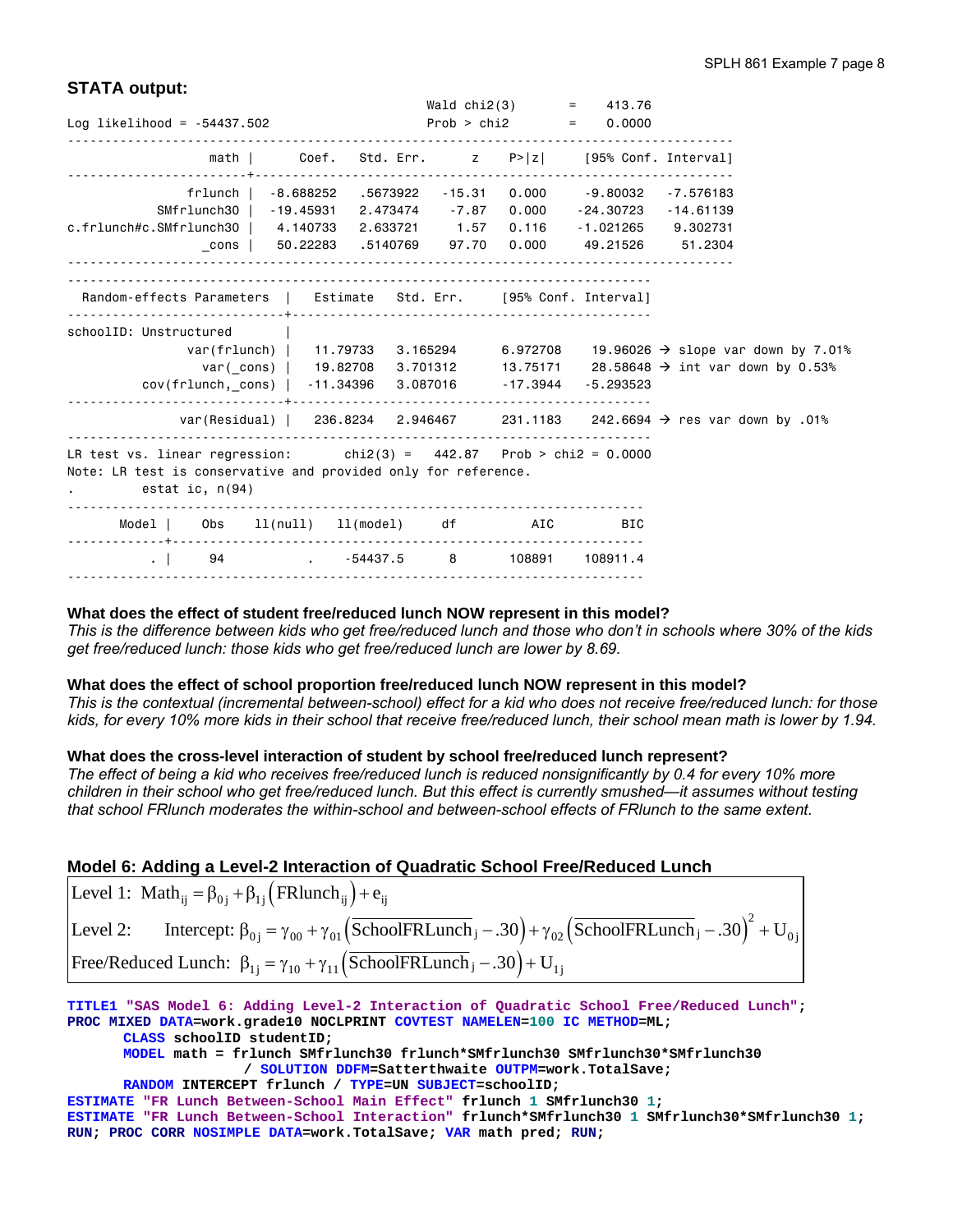```
ECHO "SPSS Model 6: Adding Level-2 Interaction of Quadratic School Free/Reduced Lunch". 
MIXED math BY schoolID studentID WITH frlunch SMfrlunch30 
      /METHOD = MT /PRINT = SOLUTION TESTCOV
       /FIXED = frlunch SMfrlunch30 frlunch*SMfrlunch30 SMfrlunch30*SMfrlunch30 
       /RANDOM = INTERCEPT frlunch | SUBJECT(schoolID) COVTYPE(UN) 
        /SAVE = FIXPRED(totalpred) 
 /TEST = "FR Lunch Between-School Main Effect" frlunch 1 SMfrlunch30 1 
  /TEST = "FR Lunch Between-School Interaction" frlunch*SMfrlunch30 1 SMfrlunch30*SMfrlunch30 1. 
CORRELATIONS /VARIABLES = math totalpred. 
* STATA Model 6: Adding Level-2 Interaction of Quadratic School Free/Reduced Lunch 
mixed math c.frlunch c.SMfrlunch30 c.frlunch#c.SMfrlunch30 c.SMfrlunch30#c.SMfrlunch30, ///
       || schoolID: frlunch, variance ml covariance(un) residuals(independent), 
      estat ic, n(94),
```

```
predict totalpred,xb, // save fixed-effect predicted outcomes
lincom 1*c.frlunch + 1*c.SMfrlunch30 // FR lunch between-school main effect
lincom 1*c.frlunch#c.SMfrlunch30 + 1*c.SMfrlunch30#c.SMfrlunch30 // FR lunch BS interaction
margins, at(c.frlunch=(0 1) c.SMfrlunch30=(-.2 0 .2 .4)) vsquish
marginsplot, noci name(predicted_lunch, replace) xdimension(frlunch) // plot predicted, no CI 
corr math totalpred corr math total R2 corr math total R2 corr math total R2
```
## **STATA output:**

| Log likelihood = $-54436.242$                                                                                                                                                 |                                     | $Prob > chi2$ = |       | Wald $\text{chi2}(4)$ = 418.05<br>0.0000                                                                                                      |                                                                                                                                                                              |  |
|-------------------------------------------------------------------------------------------------------------------------------------------------------------------------------|-------------------------------------|-----------------|-------|-----------------------------------------------------------------------------------------------------------------------------------------------|------------------------------------------------------------------------------------------------------------------------------------------------------------------------------|--|
|                                                                                                                                                                               |                                     |                 |       | math   Coef. Std. Err. z P> z  [95% Conf. Interval]                                                                                           |                                                                                                                                                                              |  |
| SMfrlunch30   -17.98486 2.595472 -6.93<br>c.frlunch#c.SMfrlunch30   5.428146 2.764887 1.96<br>c.SMfrlunch30#c.SMfrlunch30   -14.2013 8.815645 -1.61 0.107 -31.47965 3.077044  | frlunch   -8.835737 .5769075 -15.32 |                 | 0.000 | $0.000 - 9.966455 - 7.705019$<br>0.050 .0090667 10.84723<br>$\frac{\text{cons}}{\text{cons}}$ 50.85941 .6398308 79.49 0.000 49.60537 52.11346 | -23.07189 -12.89783                                                                                                                                                          |  |
| Random-effects Parameters   Estimate Std. Err. [95% Conf. Interval]                                                                                                           |                                     |                 |       |                                                                                                                                               |                                                                                                                                                                              |  |
| schoolID: Unstructured<br>$cov(f1$ unch,_cons)   -10.92287 3.032665 -16.86678 -4.978956<br>.                                                                                  |                                     |                 |       |                                                                                                                                               | var(frlunch)   11.81828 3.178501 6.976308 20.02088 $\rightarrow$ slope var up by 0.18%<br>var(cons)   18.95016 3.572456 13.09621 27.4208 $\rightarrow$ int var down by 4.42% |  |
| var(Residual)   236.8186    2.946416    231.1136    242.6645 $\rightarrow$ res var same<br>LR test vs. linear regression: $\frac{1}{2}$ chi2(3) = 426.87 Prob > chi2 = 0.0000 |                                     |                 |       |                                                                                                                                               |                                                                                                                                                                              |  |
| Note: LR test is conservative and provided only for reference.<br>estat ic, $n(94)$ ,                                                                                         |                                     |                 |       |                                                                                                                                               |                                                                                                                                                                              |  |
| Model                                                                                                                                                                         | Obs 11(null) 11(model) df AIC       |                 |       | BIC                                                                                                                                           |                                                                                                                                                                              |  |
| 04 .   94 . -54436.24 9 108890.5 108913.4<br>Note: N=94 used in calculating BIC                                                                                               |                                     |                 |       |                                                                                                                                               |                                                                                                                                                                              |  |

**What does the cross-level interaction of student by school free/reduced lunch NOW represent?** 

*The effect of being a kid who receives free/reduced lunch (now after allowing for differential moderation across levels of the effects of free/reduced lunch at both levels by school mean free/reduced lunch) is reduced significantly by 0.54 for every 10% more children in their school who get free/reduced lunch.* 

## **What does the level-2 interaction of quadratic school free/reduced lunch represent?**

*After controlling for kid free/reduced lunch status, the contextual (incremental between-school) effect of school mean free/reduced lunch as evaluated at 30% FRlunch becomes nonsignificantly more negative by 2\*1.13 for every 10% more kids in their school with free/reduced lunch.*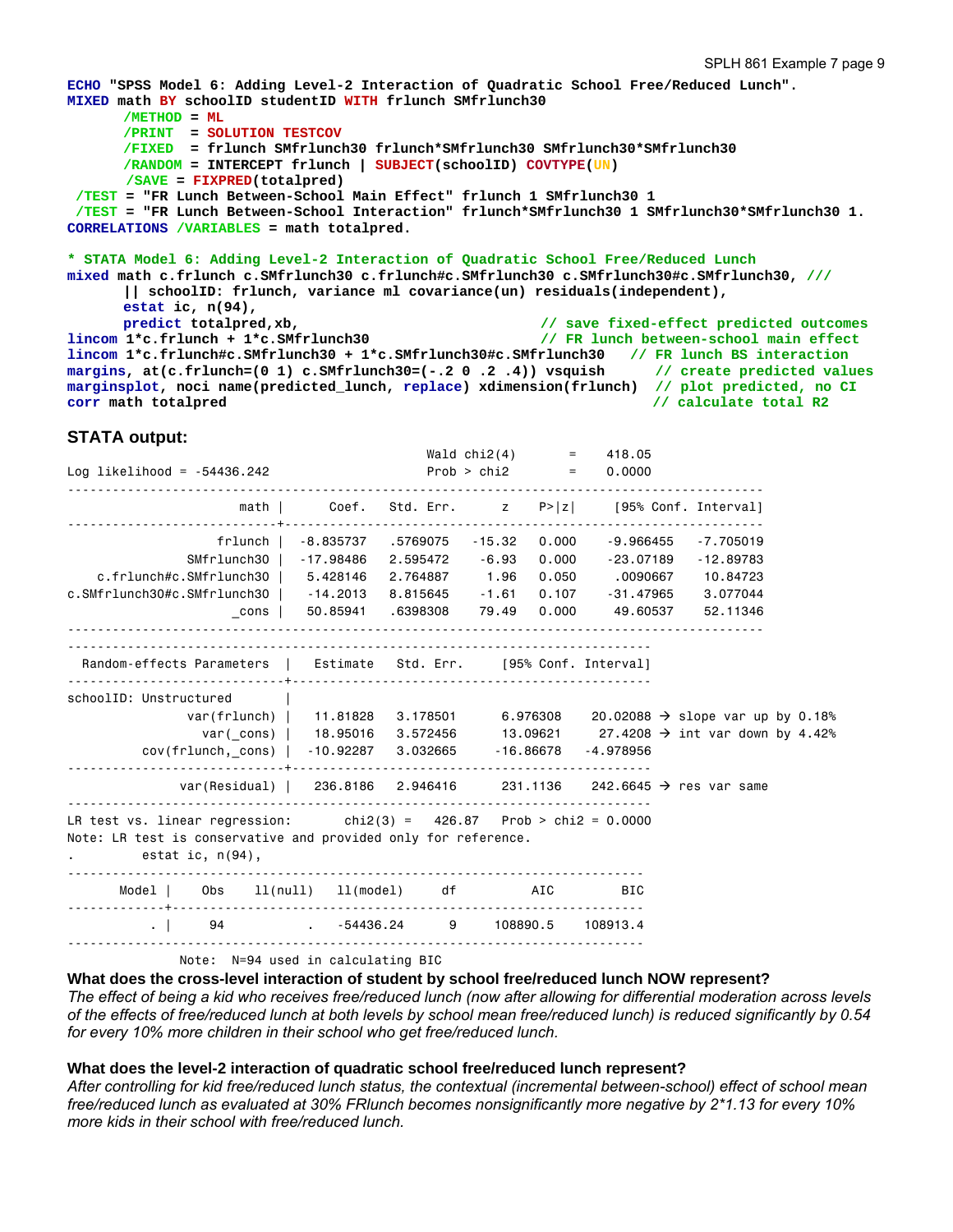| math   Coef. Std. Err. $z = P >  z $ [95% Conf. Interval]                                                 |  |
|-----------------------------------------------------------------------------------------------------------|--|
|                                                                                                           |  |
| $(1)$ -26.8206 2.603258 -10.30 0.000 -31.92289 -21.71831                                                  |  |
| . lincom 1*c.frlunch#c.SMfrlunch30 + 1*c.SMfrlunch30#c.SMfrlunch30 // FR lunch between-school interaction |  |
| math   Coef. Std. Err. z P> z  [95% Conf. Interval]                                                       |  |
| $(1)$ -8.773157 8.41717 -1.04 0.297 -25.27051 7.724192                                                    |  |

*If we don't control for kid free/reduced lunch, the between-school effect of -2.68 per 10% of school mean free/reduced lunch as evaluated at 30% FRlunch becomes nonsignificantly more negative by 2\*0.88 for every 10% more kids in their school with free/reduced lunch.* 

*So school mean free/reduced lunch moderates the within-school FRlunch effect, but not the contextual (incremental between-school) or between-school effects.* 

| . margins, at(c.frlunch=(0          1)          c.SMfrlunch30=(-.2         0 .2 .4))  vsquish |                  | // create predicted values |
|-----------------------------------------------------------------------------------------------|------------------|----------------------------|
| Adjusted predictions                                                                          | Number of obs  = | 13082                      |

Expression : Linear prediction, fixed portion, predict()

1. at : frlunch  $= 0$ SMfrlunch30 =  $-.2$ <br>frlunch = 0  $2.\_at$  : frlunch = 0<br>SMfrlunch30 = 0  $SMf$ rlunch $30$  $3.\_at$  : frlunch = 0<br>SMfrlunch30 = .2  $SMfrlunch30 = .2$ <br>: frlunch = 0 4. at : frlunch  $SMfrlunch30 = .4$  $5. at : frlunch = 1$  $SMfrlunch30 = -.2$ <br>: frlunch = 1  $6.\underline{\hspace{1cm}}$ at : fr $1$ unch = 1<br>SMfr $1$ unch30 = 0 SMfrlunch30  $7.$  at : frlunch = 1  $SMf$ rlunch30 = .2  $8.$ <sub>at</sub> : frlunch = 1 SMfrlunch30 = .4. marginsplot, noci name(predicted\_lunch, replace) xdimension(frlunch) // plot predicted, no CI Variables that uniquely identify margins: frlunch SMfrlunch30 . corr math totalpred  $\sqrt{2}$  // calculate total R2 (obs=13082) | math totalp~d -------------+----------------- math | 1.0000 totalpred | 0.4051 1.0000 R = .4051, so total  $R^2$  = .164 ---------------------------------------------------------------------- | Delta-method | Margin Std. Err. z P>|z| [95% Conf. Interval] -----+---------------------------------------------------------------  $a$ t | 1 | 53.88833 .6949427 77.54 0.000 52.52627 55.2504 2 | 50.85941 .6398308 79.49 0.000 49.60537 52.11346 3 | 46.69439 .7542279 61.91 0.000 45.21613 48.17265 4 | 41.39326 1.296684 31.92 0.000 38.8518 43.93471 5 | 43.96697 .884572 49.70 0.000 42.23324 45.7007 6 | 42.02368 .5824752 72.15 0.000 40.88204 43.16531 7 | 38.94428 .6012108 64.78 0.000 37.76593 40.12263 8 | 34.72878 .9340579 37.18 0.000 32.89806 36.5595 ---------------------------------------------------------------------- Additional reduction from **both** interactions: Intercept variance  $\rightarrow$  4.93% Lunch slope variance  $\rightarrow$  6.85%

### **Sample Results Section (note that "smushed" models are not reported)…**

The extent to which student free/reduced lunch status could predict student math outcomes was examined in a series of multilevel models in which the 13,802 students were modeled as nested within their 94 schools. Maximum likelihood (ML) was used in estimating and reporting all model parameters. The significance of fixed effects was evaluated with individual Wald tests (i.e., of estimate / SE), whereas random effects were evaluated via likelihood ratio tests (i.e., −2∆LL with degrees of freedom equal to the number of new random effects variances and covariances). Effect size was evaluated via pseduo-R<sup>2</sup> values for the proportion reduction in each variance component, as well as with total R<sup>2</sup>, the squared correlation between the actual math outcomes and the math outcomes predicted by the fixed effects.

Residual variance  $\rightarrow$  0.01%